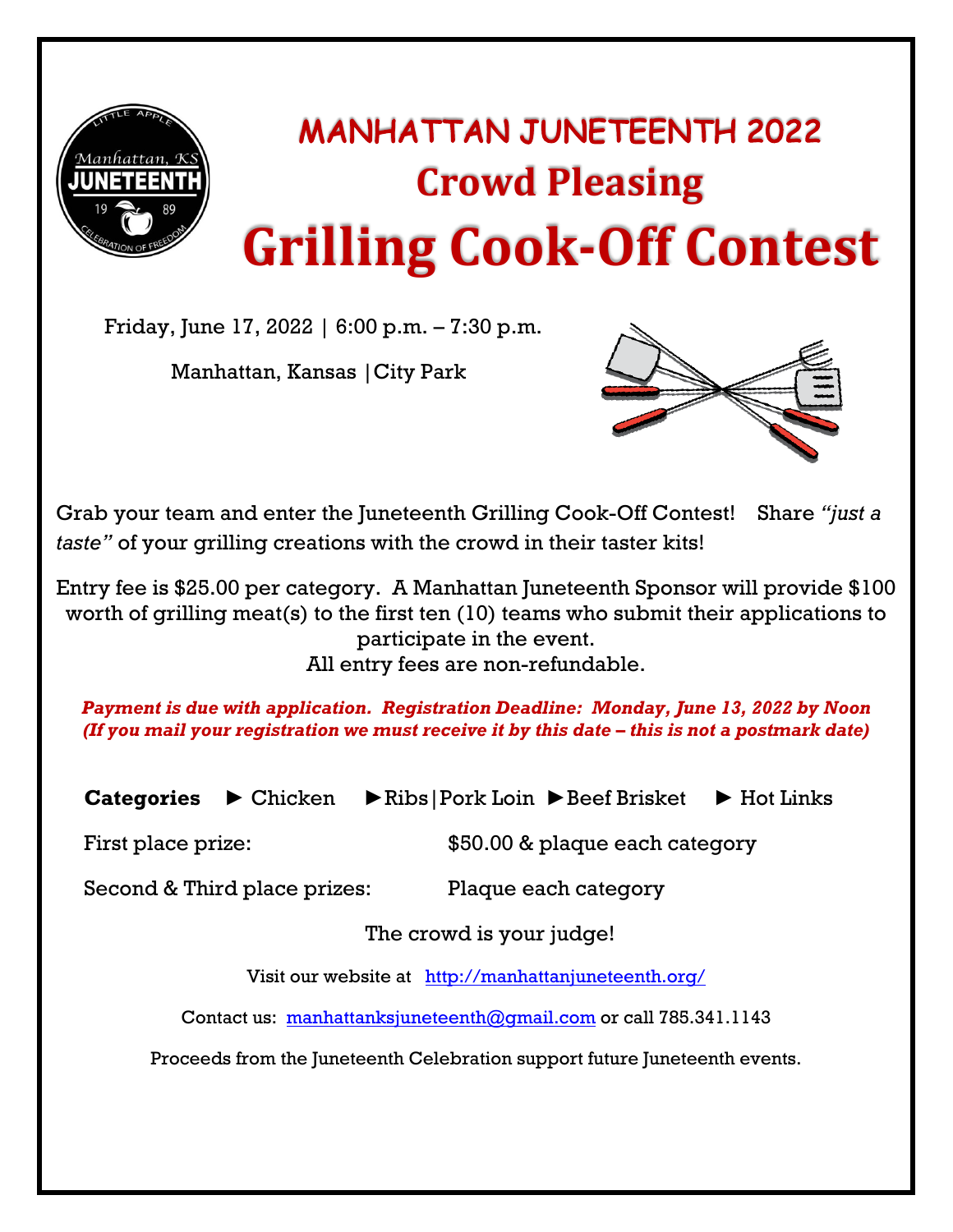

## MANHATTAN JUNETEENTH 2022 **Crowd Pleasing Grilling Cook-Off Rules**

- 1. Teams must consist of no more than five (5) team members.
- 2. Fires must be wood, pellets, charcoal, or gas. Holies or open pits are not permitted.
- 3. All cooks must check in at the City Park Pavilion, Manhattan, KS at 2:00 p.m. Friday, June 17 for the cooks' meeting, instructions, and ask any questions.
- 4. Teams will furnish their own choice of meat, etc. (according to your registered category) to grill. (Note: the first ten (10) teams that register will receive \$100 worth of meat)
- 5. You must have samples for 200 people. *Just give out a sample!* This is not an "all you can eat" event. We expect a good number of people to taste your food prior to the Arts in the Park  $\vert$ Juneteenth entertainment.
- 6. The crowd will purchase a taster kit and come around to *sample* your entry. Each taster kit will have a *crowd-pleasing* ticket for each of the categories.
- 7. Cooks can entice votes by booth decorating, music, dance, theme, etc.
- 8. All meats must be cooked on the premises.
- 9. Cooks are to prepare and cook food in as sanitary a manner as possible. Cooking conditions are subject to inspection by the Juneteenth Planning Committee. Failure to comply is subject to disqualification.
- 10. Entries will be judged by the crowd: the number of *crowd-pleasing* tickets placed in the ticket jar.
- 11. You cannot run out of food before 7:15 p.m. Although we will be monitoring this, we ask your cooperation. Come have a good time celebrating food, music, culture, and Juneteenth!
- 12. *Crowd-pleasing* judging ticket jars will be picked up from your booth at 7:45 p.m.
- 13. Prizes will be announced on the main stage during intermission of the Arts in the Park entertainment.
- 14. Questions? Please call 785-341-1143 or send an email to manhattanksjuneteenth@gmail.com.

 $\sim$  Booth space is limited. Hurry and reserve yours today.  $\sim$